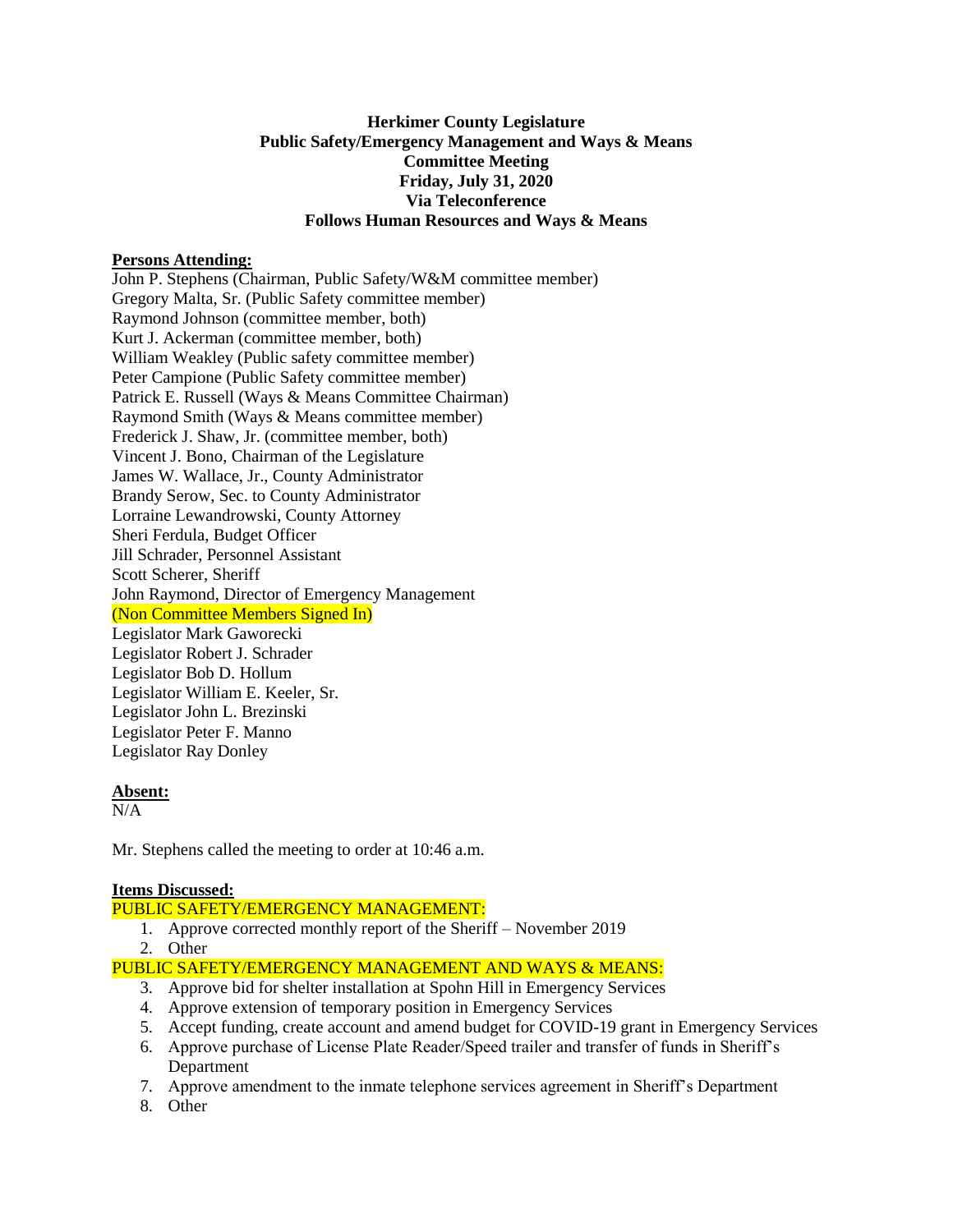# **Committee Vote Record:**

# PUBLIC SAFETY/EMERGENCY MANAGEMENT:

Mr. Stephens: "First on the agenda is to approve the corrected monthly report of the Sheriff from November 2019. It was brought to our attention that there was an error, a typo, so the Sheriff had one of the girls fix that, it was resubmitted and placed on the website."

Mr. Johnson: "Just the one thing, I don't know if the guys are aware of it, I got educated by one of my constituents that constant means constant care that is the difference in the numbers if you add the two up, that is the oddball figure. Maybe we could start adding that if we have that anymore, maybe drop that down so the two numbers would add up?"

Mr. Stephens: "Sheriff are you on?"

Sheriff Scherer: "I am on."

Mr. Stephens: "Ok. Did you hear Mr. Johnson?"

Sheriff Scherer: "I did. We just haven't been boarding out this year. If someone is in the hospital or we have an extreme situation we can write it up a different way for that."

Mr. Johnson: "Thank you."

Item #1 – On motion of Mr. Malta, seconded by Mr. Campione for Public Safety, Item #1 was voted on and approved. Unanimous.

Item  $#2 - N/A$ .

## PUBLIC SAFETY/EMERGENCY MANAGEMENT AND WAYS & MEANS:

Mr. Stephens: "Number three, approve bid for shelter installation at Spohn Hill in Emergency Services. There is a cost of \$19,500 for the low bidder which is Fred Nudd. John are you on?"

John Raymond: "I am here."

Mr. Stephens: "Can you just give a brief description of what you are doing here?"

John Raymond: "Yes, this is a shelter. As you may recall the previous bid with another grant, we bought a shelter which is being manufactured out of concrete, just like the ones you see at the bottom of cell towers. This is for the installation of that shelter, to perform the concrete work and to set it in place with a crane. That's what this is for. Fred Nudd has done a lot of work, they do good work and we would like to move forward with this."

Jim Wallace: "John, where is the 20% going to come from to pay the County cost? I hope it's not 50%, at minimum it will be 20% I think."

John Raymond: "If need be, I do have \$40,000 in my balance for miscellaneous contracts in A3021, and I also have \$16,000 in A3020 contractual. My grant rep tells me that we are going to get 100% of this but I understand the worries that are out there."

Jim Wallace: "You have to talk to the budget people, the program people all think the money is coming. It's not coming. They can't even pay their bills, the State."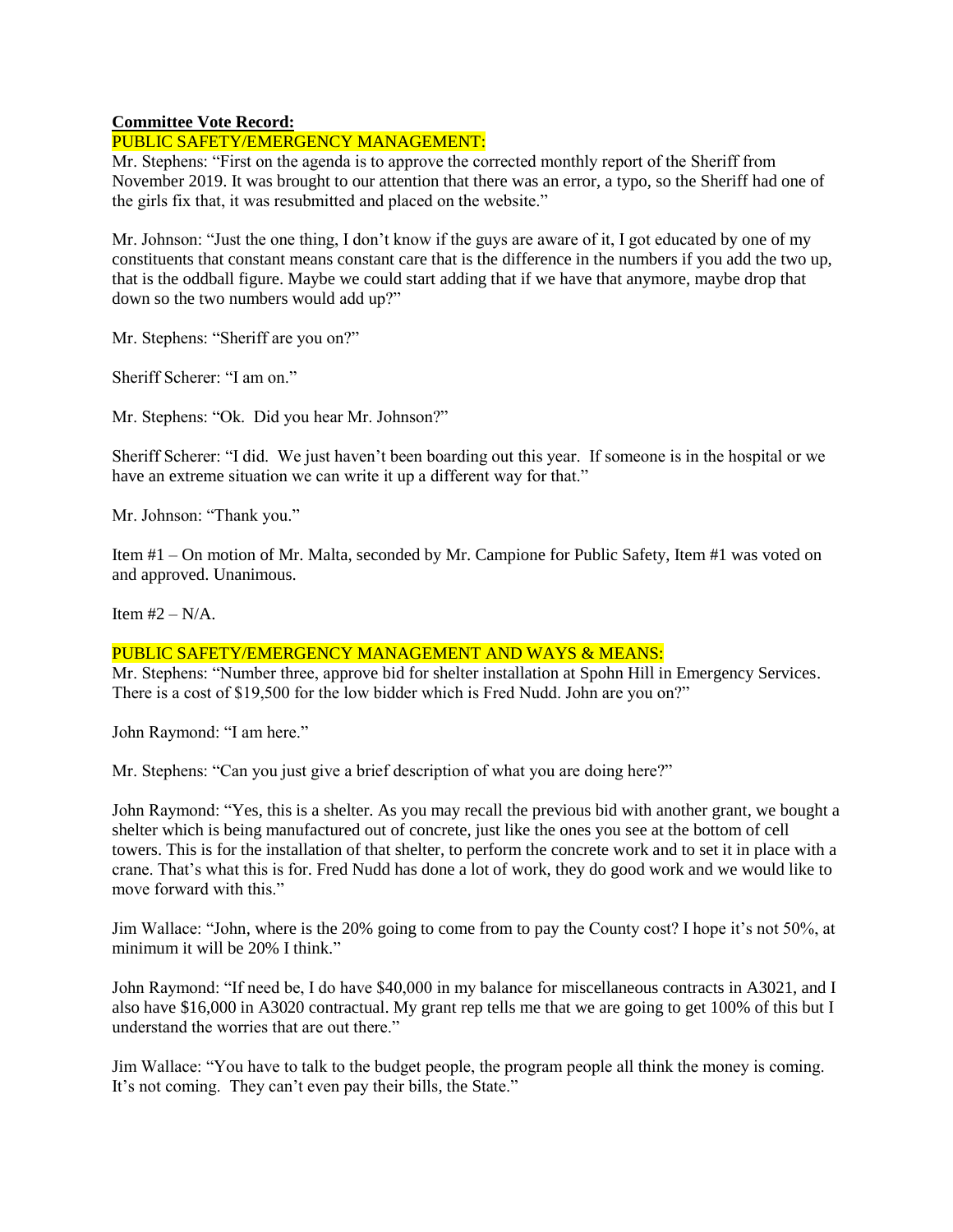John Raymond: "We are very close to getting this operational. We have had a lot of work done. I am going to get the system up and operational, any future stuff we are just going to pause until next year. This is something we need to do to finish the project. Everything I am doing right now is to get it operational."

Item #3 – On motion of Mr. Malta, seconded by Mr. Weakley for Public Safety, and on motion of Mr. Shaw, seconded by Mr. Stephens for Ways & Means, Item #3 was voted on, approved and moved for Resolution. Unanimous.

Mr. Stephens: "Number four, approve extension of temporary position in Emergency Services. If you recall we did get a grant to partially fund the extension of the gentleman we brought on to assist with COVID, we are going with that until July 2021."

Item #4 – On motion of Mr. Malta, seconded by Mr. Johnson for Public Safety, and on motion of Mr. Johnson, seconded by Mr. Bono for Ways & Means, Item #4 was voted on, approved and moved for Resolution. Unanimous.

Mr. Stephens: "Number five, accept funding, create account and amend budget for COVID-19 grant in Emergency Services, this will be to cover what we just discussed."

Item #5 – On motion of Mr. Johnson, seconded by Mr. Bono for Public Safety, and on motion of Mr. Johnson, seconded by Mr. Bono for Ways & Means, Item #5 was voted on, approved and moved for Resolution. Unanimous.

Mr. Stephens: "Number six, approve purchase of License Plate Reader/Speed trailer and transfer of funds in Sheriff's Department. Sheriff, can you give us a little bit of an update on this?"

Sheriff Scherer: "Yes I will. This is a 2017 Homeland Security Grant through the Federal government. Back in 2017 we put in for a license plate reader/speed trailer and for some reason it was never acted upon prior to me coming in. It closes down August  $31<sup>st</sup>$  of this year, we have the money for it, if we do not use it by August  $31<sup>st</sup>$  the Federal government just takes it back from us. I put in for the license plate reader/speed trailer. The speed trailer tells your speed, plus the license plate reader picks up license plates in real time. So if there was a missing person or an abduction or something like that and we put it out there we would get it in real time back on our computer at our stations showing the plate going through and if we had a hit on that plate or not. Other departments in our County can use it too."

Mr. Russell: "Is this costing us anything?"

Sheriff Scherer: "This is costing us nothing."

Mr. Russell: "Ok because I don't necessarily think we need it, but that is just me."

Item #6 – On motion of Mr. Campione, seconded by Mr. Malta for Public Safety, and on motion of Mr. Stephens, seconded by Mr. Shaw for Ways & Means, Item #6 was voted on, approved and moved for Resolution. Unanimous.

Mr. Stephens: "Number seven, approve amendment to the inmate telephone services agreement in Sheriff's Department. Sheriff?"

Sheriff Scherer: "Yes this is GTL. They are going to supply tablets at no cost to us and maintain those tablets. Any time an inmate uses those tablets for a visitation, messaging, or playing a game we are going